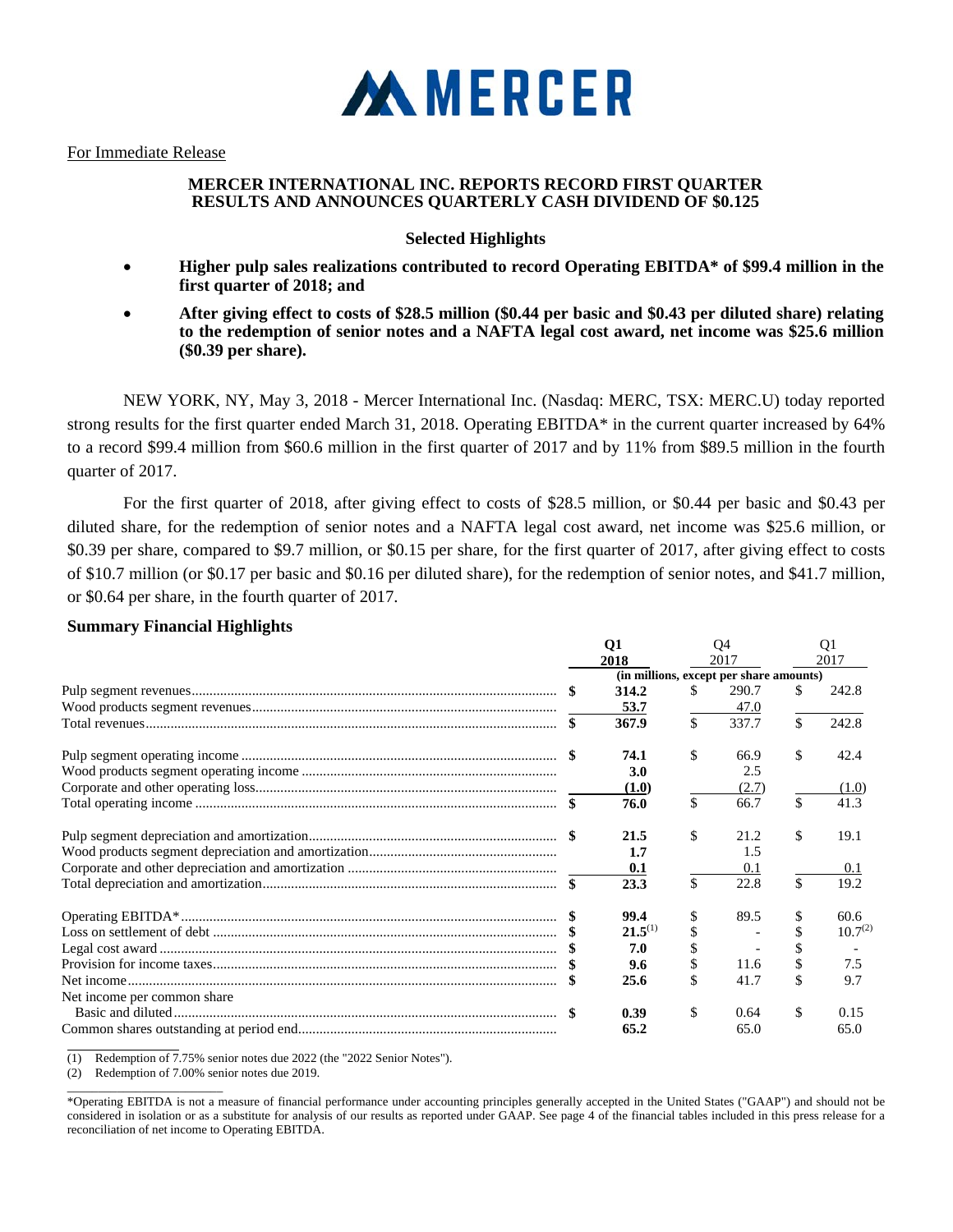Mr. David M. Gandossi, the Chief Executive Officer, stated: "We are pleased with our performance and results for the first quarter of 2018 as:

- we generated record Operating EBITDA of \$99.4 million in the current quarter;
- in 2018 we continued realizing on identified fiber synergies between the Friesau Facility and our German pulp mills. In the first quarter of 2018, including fiber, we estimate we have realized approximately \$3.5 million of synergy savings; and
- our pulp mills had solid production in the current quarter, with no scheduled maintenance downtime.

At the end of the first quarter of 2018, pulp list prices were approximately \$1,130, \$910 and \$1,260 per ADMT in Europe, China and North America, respectively. List prices increased due to continued steady demand, producer downtime, low paper producer inventories and lower levels of recycled fiber availability in China due to recent import restrictions.

Currently, the NBSK pulp market is generally balanced with world producer inventories at about 31 days' supply. We continue to believe that the approximately half a million ADMTs of incremental NBSK pulp capacity expected to come online in mid-2018 will not have a material negative impact on the market in the near term as a result of continued steady demand growth, scheduled producer downtime and declining recovered or waste paper availability in China."

Mr. Gandossi continued: "Lumber markets remained strong in Europe and the U.S. in the first quarter, with prices steady and near multi-year highs. We currently expect lumber markets to remain steady in the near term.

In the second quarter of 2018 we have an aggregate of 26 days of scheduled annual maintenance downtime (which will reduce production by approximately 40,800 ADMTs) at our pulp mills, of which 14 days are at our Celgar mill and 12 days are at our Stendal mill. Additionally, one of the two turbines at our Stendal mill will be offline for service for approximately three months commencing in the second quarter and into the third quarter of 2018."

### **Quarterly Dividend**

A quarterly dividend of \$0.125 per share will be paid on July 6, 2018 to all shareholders of record on June 27, 2018. Future dividends will be subject to Board approval and may be adjusted as business and industry conditions warrant.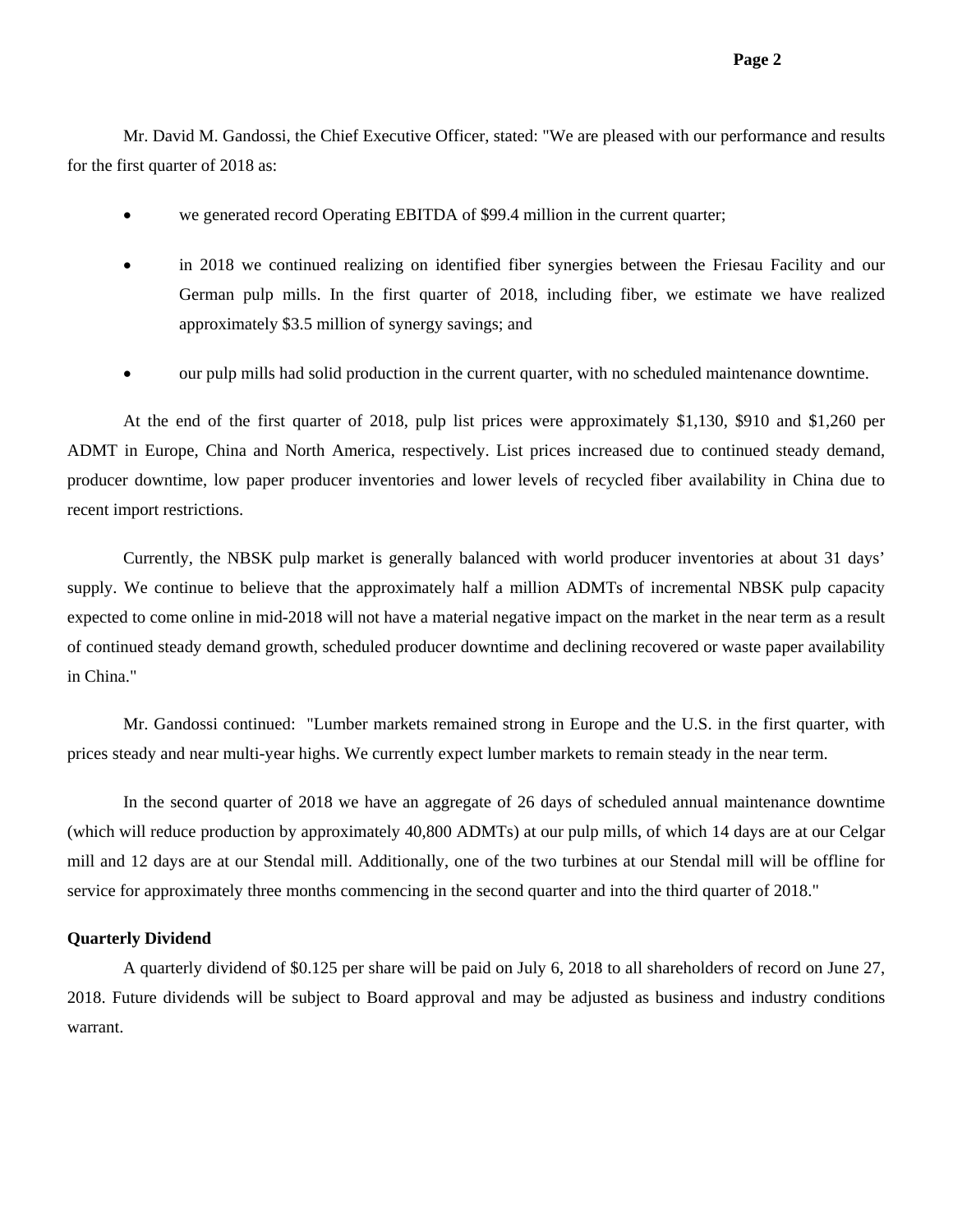# **Summary Operating Highlights**

|                                             | Q1     | Q4     | Q1     |
|---------------------------------------------|--------|--------|--------|
|                                             | 2018   | 2017   | 2017   |
| <b>Pulp Segment</b>                         |        |        |        |
|                                             | 364.5  | 382.5  | 373.8  |
|                                             | 367.1  | 367.4  | 375.1  |
|                                             | 1,097  | 997    | 823    |
|                                             | 910    | 863    | 645    |
|                                             | 1,233  | 1.183  | 1,033  |
|                                             | 783    | 716    | 584    |
|                                             | 438.0  | 469.8  | 472.2  |
|                                             | 175.7  | 201.2  | 202.7  |
|                                             | 107    | 102    | 91     |
| <b>Wood Products Segment</b>                |        |        |        |
|                                             | 102.7  | 104.2  |        |
|                                             | 115.1  | 97.9   |        |
|                                             | 418    | 416    |        |
|                                             | 20.6   | 25.2   |        |
|                                             | 20.6   | 25.2   |        |
|                                             | 135    | 123    |        |
| <b>Average Spot Currency Exchange Rates</b> |        |        |        |
|                                             | 1.2289 | 1.1778 | 1.0661 |
|                                             | 0.7904 | 0.7866 | 0.7555 |
|                                             |        |        |        |

(1) Source: RISI pricing report.

(2) Sales realizations after customer discounts, rebates and other selling concessions. Incorporates the effect of pulp price variations occurring between the order and shipment dates.

(3) Average Federal Reserve Bank of New York Noon Buying Rates over the reporting period.

### **Three Months Ended March 31, 2018 Compared to Three Months Ended March 31, 2017**

## *Consolidated - Three Months Ended March 31, 2018 Compared to Three Months Ended March 31, 2017*

Total revenues for the three months ended March 31, 2018 increased by approximately 52% to \$367.9 million from \$242.8 million in the same quarter of 2017 primarily due to a 34% increase in pulp sales realizations and the inclusion of \$53.7 million of wood products segment revenues.

Costs and expenses in the current quarter increased by approximately 45% to \$291.9 million from \$201.4 million in the first quarter of 2017 primarily due to the inclusion of costs and expenses from our wood products segment, the negative impact of a weaker dollar on our euro denominated costs and expenses and higher per unit fiber costs.

Selling, general and administrative expenses increased to \$14.4 million in the first quarter of 2018 from \$9.7 million in the same quarter of 2017 primarily due to the inclusion of the wood products segment.

In the first quarter of 2018, our operating income increased by approximately 84% to \$76.0 million from \$41.3 million in the same quarter of 2017 primarily due to higher pulp sales realizations and the inclusion of our wood products segment partially offset by the negative impact of a weaker dollar on our euro denominated costs and expenses and higher per unit fiber costs.

In the fourth quarter of 2017, we issued \$300.0 million of 5.50% senior notes due 2026. In the current quarter we utilized the proceeds, together with cash on hand, to redeem \$300.0 million of our 7.75% senior notes due 2022 at a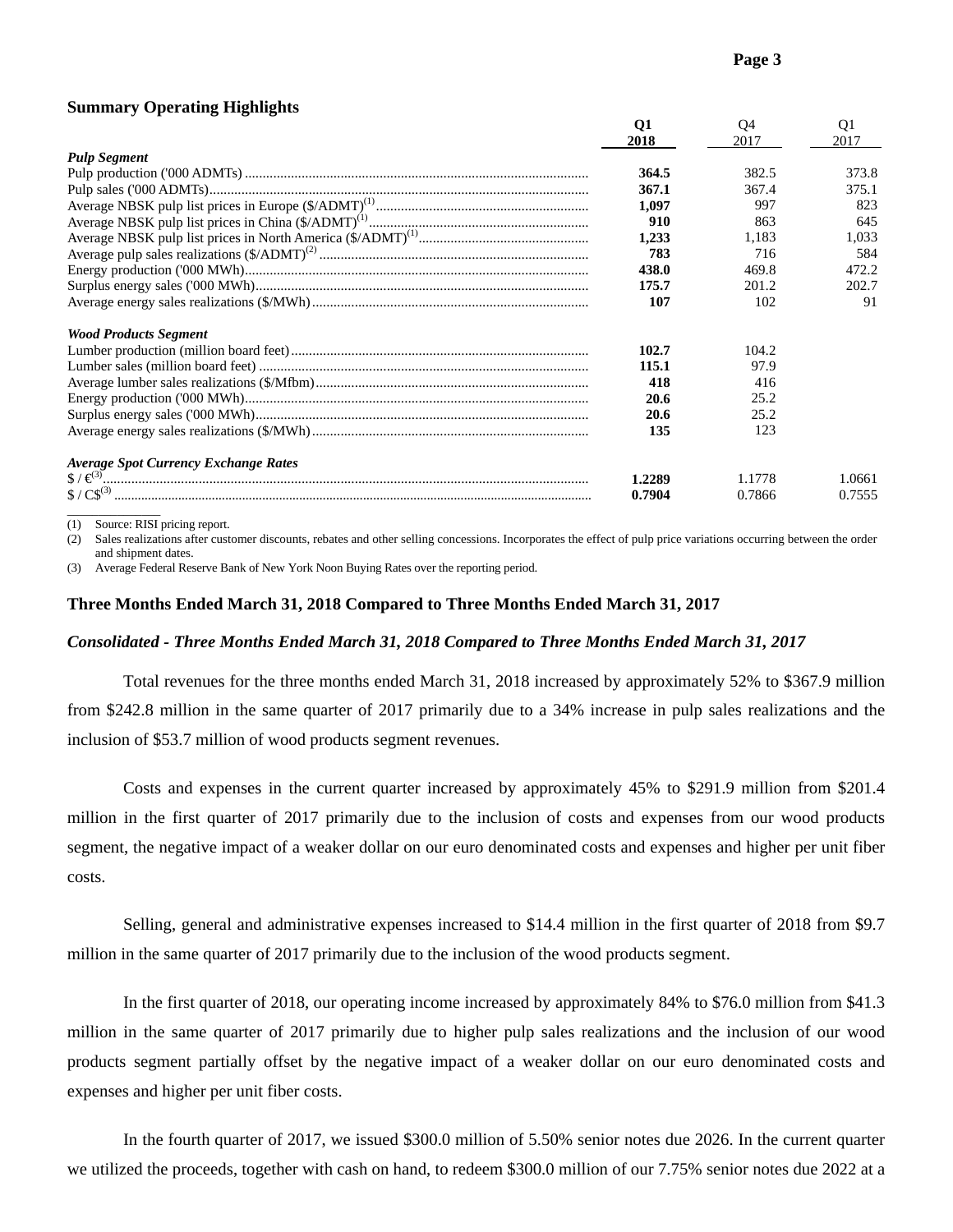cost, including premium, of \$317.4 million and recorded a loss on such redemption of \$21.5 million (being \$0.33 per share).

Interest expense in the current quarter decreased to \$12.1 million from \$13.9 million in the same quarter of 2017 primarily as a result of a lower interest rate on our outstanding senior notes.

In the first quarter of 2018, we recognized an expense of \$7.0 million, or \$0.11 per share, in connection with the legal cost award made by the tribunal in our claim against the Government of Canada under NAFTA.

During the first quarter of 2018, income tax expense increased to \$9.6 million from \$7.5 million in the same quarter of 2017 due to higher taxable income for our German mills.

For the first quarter of 2018, after giving effect to costs of \$28.5 million, or \$0.44 per basic and \$0.43 per diluted share, for the redemption of senior notes and a NAFTA legal cost award, net income increased to \$25.6 million, or \$0.39 per share, from \$9.7 million, or \$0.15 per share, after giving effect to costs of \$10.7 million, or \$0.17 per basic and \$0.16 per diluted share, for the redemption of senior notes in the same quarter of 2017.

In the first quarter of 2018, Operating EBITDA increased by approximately 64% to \$99.4 million from \$60.6 million in the same quarter of 2017 primarily due to higher pulp sales realizations partially offset by the negative impact of a weaker dollar relative to the euro and higher per unit fiber costs.

#### **Operating Results by Business Segment**

None of the income or loss items following operating income in our Interim Consolidated Statement of Operations are allocated to our segments, since those items are reviewed separately by management.

# *Pulp Segment - Three Months Ended March 31, 2018 Compared to Three Months Ended March 31, 2017*

# *Selected Financial Information*

| <b>Three Months Ended</b><br>March 31. |         |  |         |
|----------------------------------------|---------|--|---------|
|                                        | 2018    |  |         |
| (in thousands)                         |         |  |         |
|                                        | 290.551 |  | 220.812 |
|                                        | 23.684  |  | 21.972  |
|                                        | 21.523  |  | 19.116  |
|                                        | 74.054  |  | 42.360  |

Pulp revenues in the first quarter of 2018 increased by approximately 32% to \$290.6 million from \$220.8 million in the same quarter of 2017 due to higher sales realizations partially offset by lower sales volumes.

Energy and chemical revenues increased by approximately 8% to \$23.7 million in the first quarter of 2018 from \$22.0 million in the same quarter of 2017 due to the positive impact of a weaker dollar on our euro denominated revenues partially offset by lower energy sales volumes.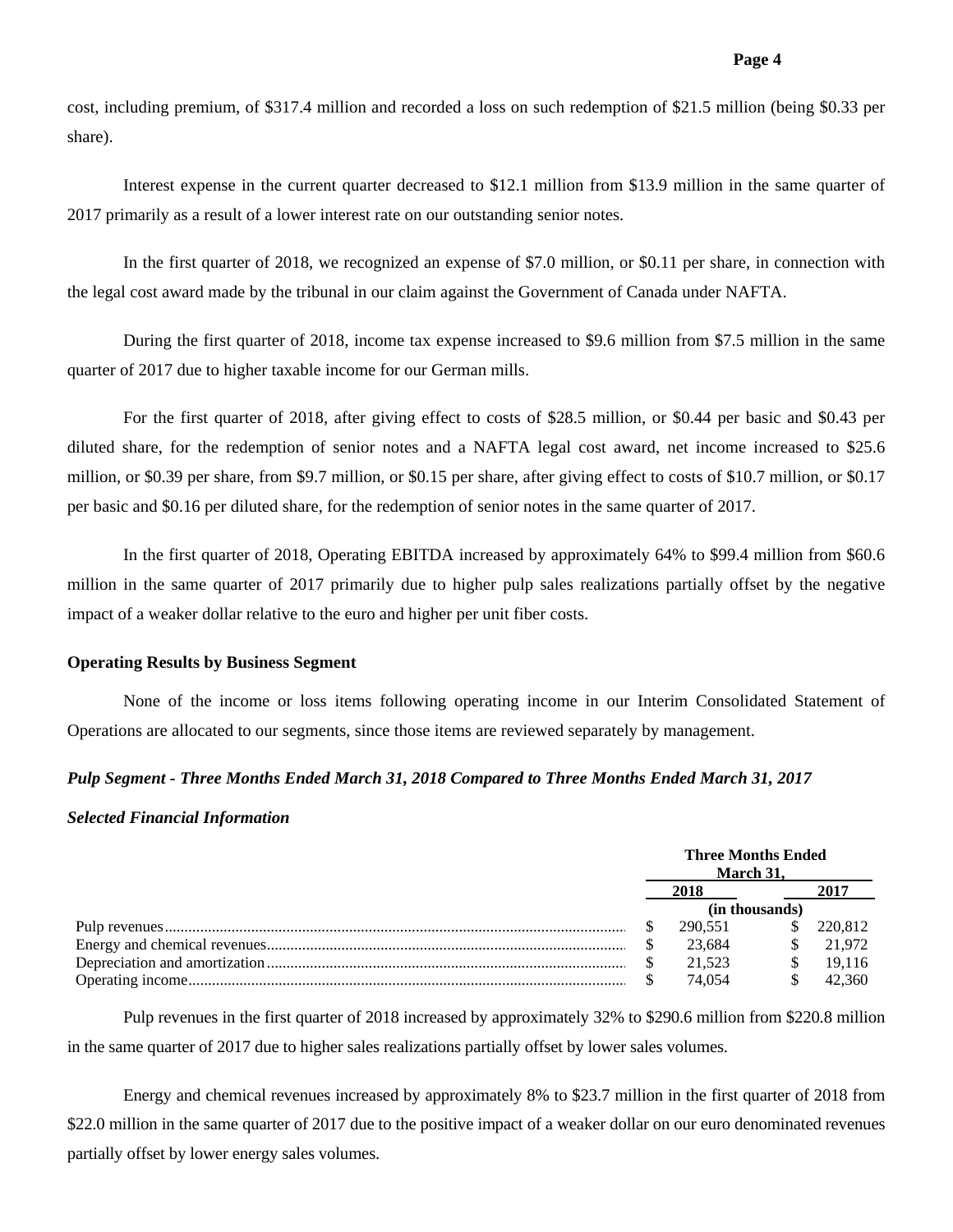Pulp production decreased by approximately 2% to 364,486 ADMTs in the current quarter from 373,765 ADMTs in the same quarter of 2017 due to minor maintenance activities at the Stendal mill. We did not have any scheduled maintenance downtime in either the first quarter of 2018 or 2017.

Pulp sales volumes decreased by approximately 2% to 367,074 ADMTs in the current quarter from 375,104 ADMTs in the same quarter of 2017 primarily due to slightly lower production.

In the current quarter of 2018, list prices for NBSK pulp in Europe and China increased from the same quarter of 2017 and the prior quarter, largely as a result of overall steady demand. Average list prices for NBSK pulp in Europe were approximately \$1,097 per ADMT in the first quarter of 2018 compared to approximately \$823 per ADMT in the same quarter of 2017 and \$997 in the last quarter of 2017. Average list prices for NBSK pulp in China and North America were approximately \$910 per ADMT and \$1,233 per ADMT, respectively, in the current quarter compared to approximately \$645 per ADMT and \$1,033 per ADMT, respectively, in the same quarter of 2017 and \$863 per ADMT and \$1,183 per ADMT, respectively, in the last quarter of 2017. NBSK pulp prices are cyclical and are at or near record highs.

Average pulp sales realizations increased by 34% to \$783 per ADMT in the first quarter of 2018 from approximately \$584 per ADMT in the same quarter of 2017 and by approximately 9% from \$716 per ADMT in the last quarter of 2017 primarily due to higher list prices.

Compared to the same quarter of the prior year the dollar was weaker against the euro and Canadian dollar which increased the dollar cost of our euro and Canadian dollar costs and expenses and contributed to a negative foreign exchange impact on operating income of approximately \$20.7 million when compared to the same quarter of the prior year.

Costs and expenses for our pulp segment in the current quarter increased by approximately 20% to \$240.5 million from \$200.4 million in the first quarter of 2017 primarily due to the negative impact of a weaker dollar on our euro denominated costs and expenses and higher per unit fiber costs.

On average, in the current quarter overall per unit fiber costs increased by approximately 28% from the same quarter of 2017 primarily as a result of the negative impact of a weaker dollar on our euro and Canadian dollar denominated fiber costs, weather related increased demand from Scandinavian pulp mills and lower harvesting activities in our mills' fiber supply areas. Harvesting activities in Germany and British Columbia were impacted by short interruptions resulting from unseasonably wet winter conditions. Additionally, there was reduced pulp log availability in British Columbia as sawmills focused harvesting activities on rebuilding sawlog inventories that were impacted by the summer wild fires. We expect a moderate decline in per unit fiber costs in the second quarter of 2018 as a result of improved harvesting conditions. In the current quarter, per unit fiber costs in Germany and for our Celgar mill were up approximately 11% and 15%, respectively, from the last quarter of 2017.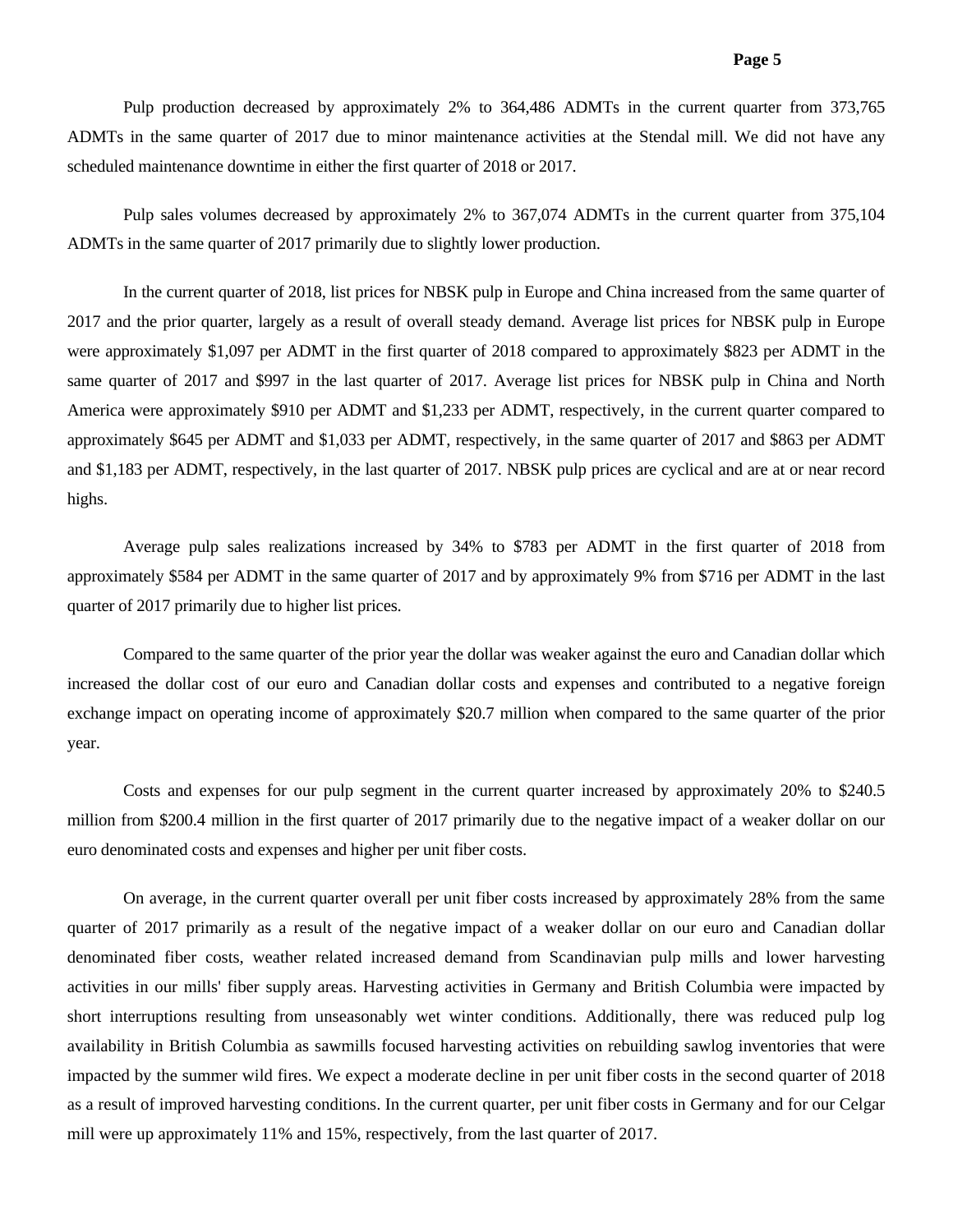Transportation costs for our pulp segment increased by approximately 14% to \$19.9 million in the current quarter from \$17.4 million in the same quarter of 2017 primarily due to the negative impact of a weaker dollar on our euro and Canadian dollar denominated transportation costs.

In the first quarter of 2018, pulp segment operating income increased by approximately 75% to \$74.1 million from \$42.4 million in the same quarter of 2017 primarily due to higher pulp sales realizations partially offset by the negative impact of a weaker dollar relative to the euro and higher per unit fiber costs.

## *Wood Products Segment - Three Months Ended March 31, 2018*

## *Selected Financial Information*

|  |  | <b>Three Months Ended</b><br><b>March 31, 2018</b> |
|--|--|----------------------------------------------------|
|  |  | (in thousands)                                     |
|  |  | 48,168                                             |
|  |  | 2,781                                              |
|  |  | 2.719                                              |
|  |  | 1.686                                              |
|  |  | 2.982                                              |

In the first quarter of 2018, lumber revenues were \$48.2 million, of which approximately 27% of sales volumes were in the U.S. market and substantially all remaining sales were in Europe. European and U.S. lumber markets were generally strong with prices steady and near multi-year highs.

We produced 102.7 million board feet of lumber in the first quarter of 2018. Lumber sales volumes were 115.1 million board feet.

Average lumber sales realizations in the first quarter of 2018 were \$418 per Mfbm compared to \$416 per Mfbm in the prior quarter.

In the first quarter of 2018, energy and other by-product revenues were approximately \$5.5 million.

Our fiber costs were approximately 80% of our cash production costs. Unseasonably wet winter weather conditions in Germany resulted in lower harvesting activities and high fiber costs in the current quarter. As harvesting activities increase we expect modestly lower fiber costs in the second quarter of 2018.

In the first quarter of 2018, operating depreciation and amortization for our wood products segment was \$1.7 million.

In the first quarter of 2018, our wood products segment operating income was approximately \$3.0 million.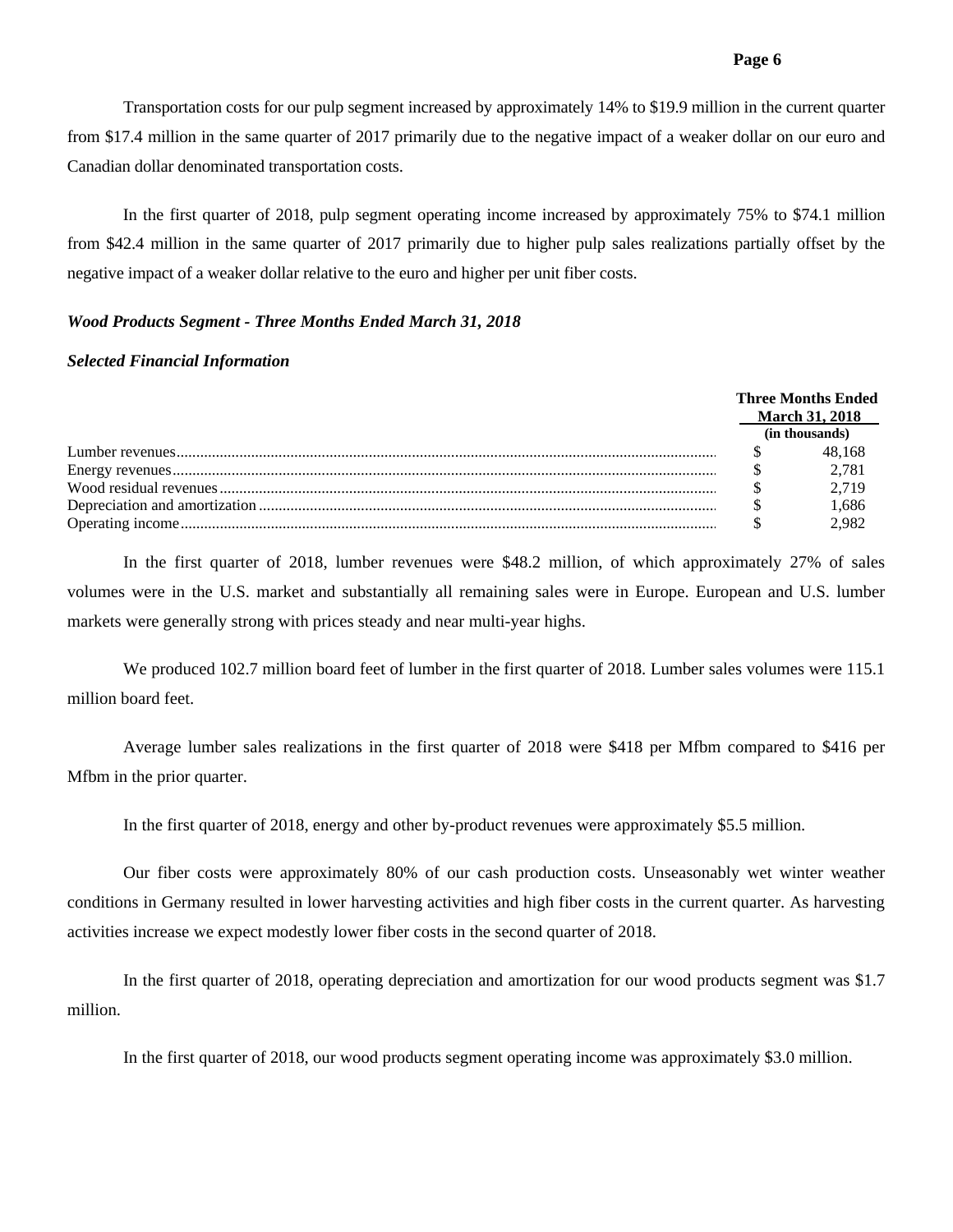# **Liquidity and Capital Resources**

The following table is a summary of our cash flows for the periods indicated:

| <b>Three Months Ended</b><br>March 31, |                   |                |         |
|----------------------------------------|-------------------|----------------|---------|
|                                        | 2018              |                | 2017    |
|                                        |                   | (in thousands) |         |
|                                        | 76.377            | S              | 53,385  |
|                                        | (16,351)          |                | (8,404) |
|                                        | $(307,733)^{(1)}$ |                | 1,570   |
|                                        | 535               |                | 518     |
|                                        | (247.172)         |                | 47,069  |
|                                        |                   |                |         |

(1) Includes cash used for the redemption of 2022 Senior Notes of \$317.4 million.

The following table is a summary of selected financial information as at the dates indicated:

|                           | March 31,<br>2018 |           | December 31,<br>2017 |                   |
|---------------------------|-------------------|-----------|----------------------|-------------------|
|                           |                   |           | (in thousands)       |                   |
| <b>Financial Position</b> |                   |           |                      |                   |
|                           |                   | 213,566   |                      | $143.299^{(1)}$   |
|                           |                   | 476.151   |                      | 421,873           |
|                           |                   | 1.507.180 |                      | $1,407,271^{(1)}$ |
|                           |                   | 771.195   |                      | 743.578           |
|                           |                   | 584.494   | \$                   | 550.666           |

(1) Excludes restricted cash of \$317.4 million held to redeem \$300.0 million of 2022 Senior Notes on January 5, 2018.

As at March 31, 2018, we had approximately \$180.5 million available under our revolving credit facilities.

#### **Earnings Release Call**

 In conjunction with this release, Mercer International Inc. will host a conference call, which will be simultaneously broadcast live over the Internet. Management will host the call, which is scheduled for May 4, 2018 at 10:00 AM (Eastern Daylight Time). Listeners can access the conference call live and archived for thirty days over the Internet at http://edge.media-server.com/m6/p/bmj7gtng or through a link on the company's home page at http://www.mercerint.com. Please allow 15 minutes prior to the call to visit the site and download and install any necessary audio software.

Mercer International Inc. is a global forest products company with operations in Germany and Canada with consolidated annual production capacity of 1.5 million tonnes of NBSK pulp and 550 million board feet of lumber. To obtain further information on the company, please visit its web site at http://www.mercerint.com.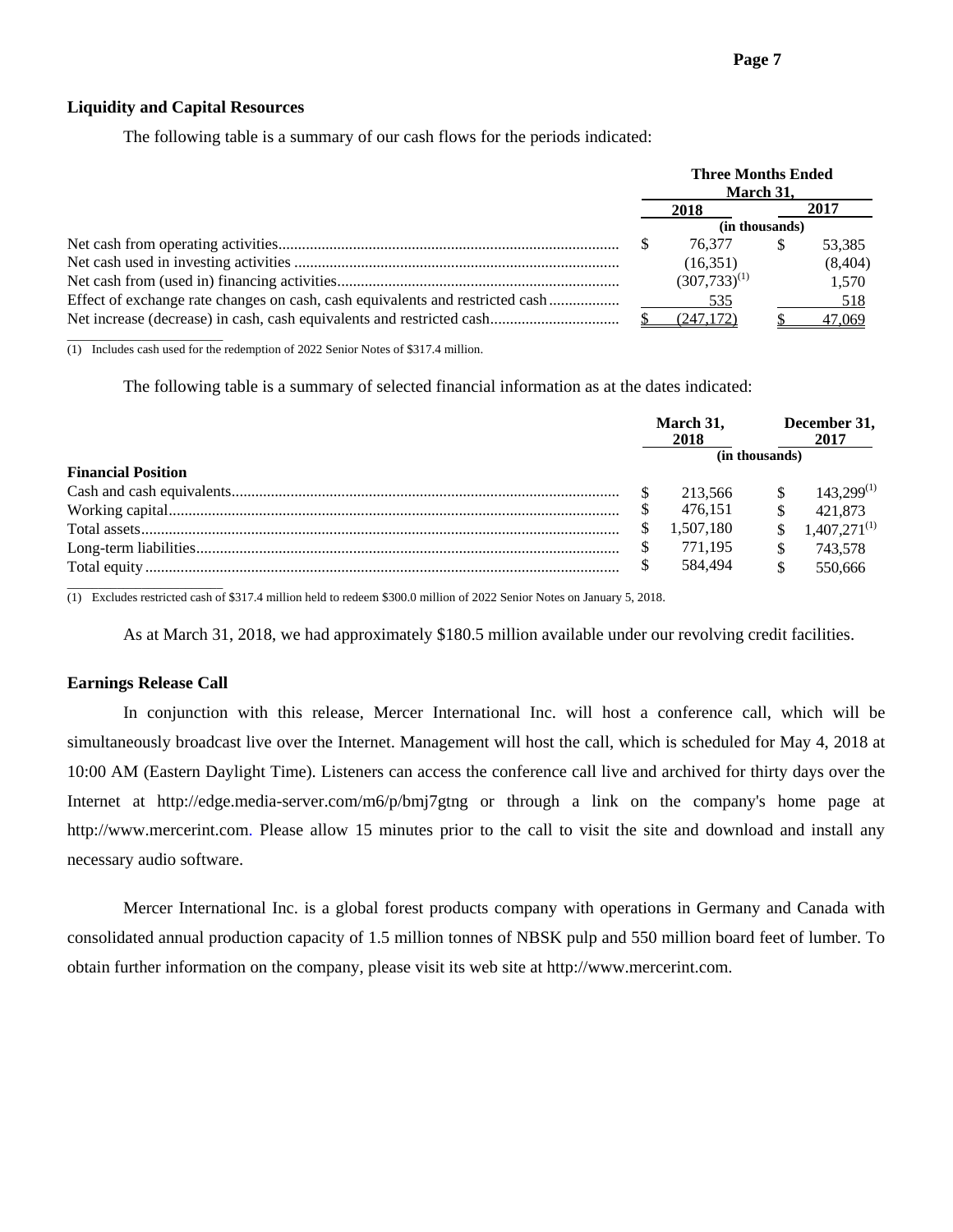*The preceding includes forward looking statements which involve known and unknown risks and uncertainties*  which may cause our actual results in future periods to differ materially from forecasted results. Words such as *"expects", "anticipates", "projects", "intends", "designed", "will", "believes", "estimates", "may", "could" and variations of such words and similar expressions are intended to identify such forward-looking statements. Among those factors which could cause actual results to differ materially are the following: the highly cyclical nature of our business, raw material costs, our level of indebtedness, competition, foreign exchange and interest rate fluctuations, our use of derivatives, expenditures for capital projects, environmental regulation and compliance, disruptions to our production, market conditions and other risk factors listed from time to time in our SEC reports.* 

# APPROVED BY:

Jimmy S.H. Lee Executive Chairman (604) 684-1099

David M. Gandossi Chief Executive Officer (604) 684-1099

# -FINANCIAL TABLES FOLLOW-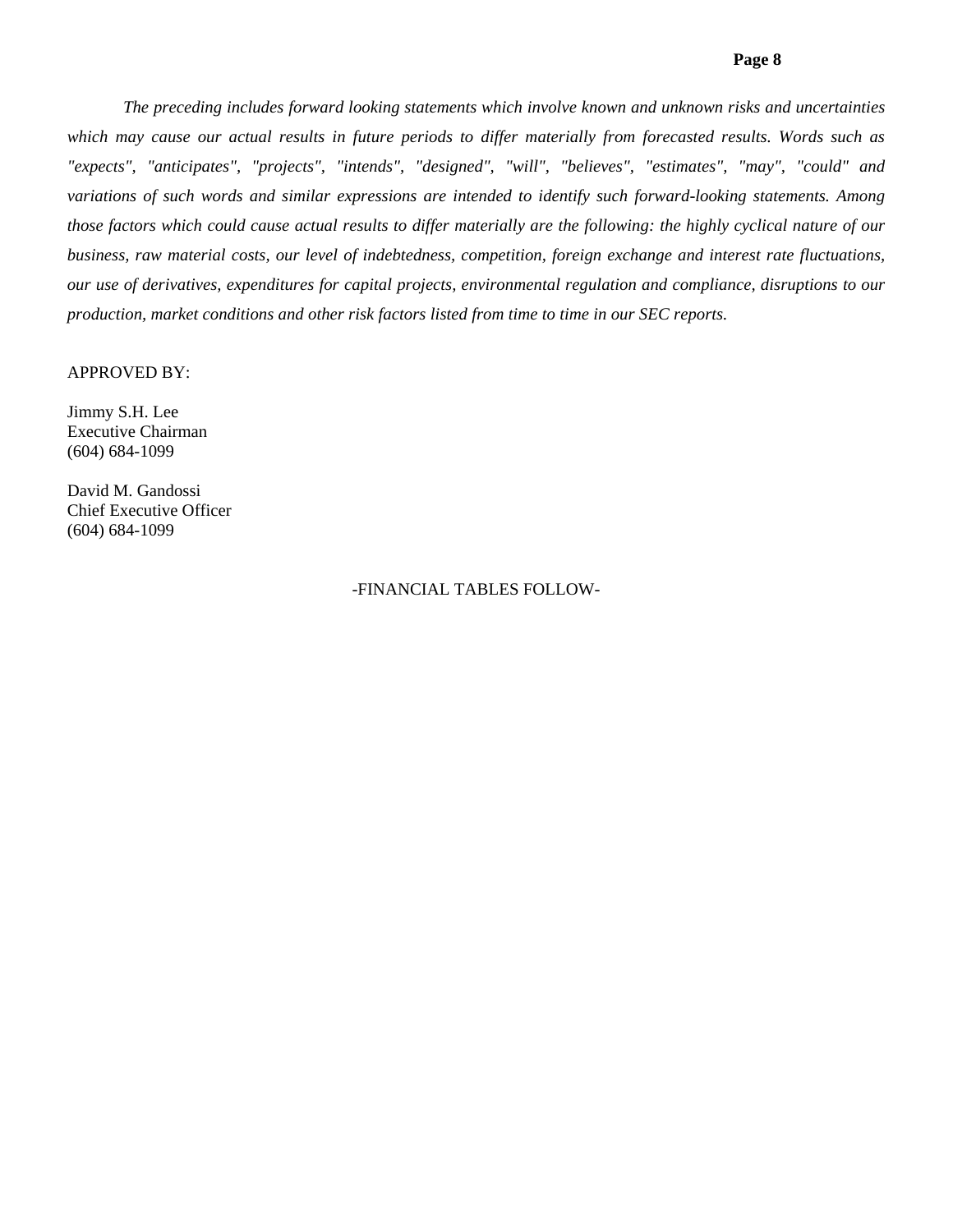# **MERCER INTERNATIONAL INC. INTERIM CONSOLIDATED STATEMENTS OF OPERATIONS (Unaudited) (In thousands, except per share data)**

|                                                          | <b>Three Months Ended March 31,</b> |    |           |  |  |
|----------------------------------------------------------|-------------------------------------|----|-----------|--|--|
|                                                          | 2018                                |    | 2017      |  |  |
|                                                          |                                     |    |           |  |  |
| Revenues                                                 | \$<br>367,903                       | \$ | 242,784   |  |  |
| Costs and expenses                                       |                                     |    |           |  |  |
| Operating costs, excluding depreciation and amortization | 254,285                             |    | 172,596   |  |  |
| Operating depreciation and amortization                  | 23,209                              |    | 19,116    |  |  |
| Selling, general and administrative expenses             | 14,361                              |    | 9,726     |  |  |
| Operating income                                         | 76,048                              |    | 41,346    |  |  |
|                                                          |                                     |    |           |  |  |
| Other income (expenses)                                  |                                     |    |           |  |  |
| Interest expense                                         | (12, 115)                           |    | (13,879)  |  |  |
| Loss on settlement of debt                               | (21,515)                            |    | (10,696)  |  |  |
| Legal cost award                                         | (6,951)                             |    |           |  |  |
| Other income (expenses)                                  | (237)                               |    | 436       |  |  |
| Total other expenses                                     | (40, 818)                           |    | (24, 139) |  |  |
| Income before provision for income taxes                 | 35,230                              |    | 17,207    |  |  |
| Provision for income taxes                               | (9,581)                             |    | (7,481)   |  |  |
| Net income                                               | \$<br>25,649                        | \$ | 9,726     |  |  |
|                                                          |                                     |    |           |  |  |
| Net income per common share                              |                                     |    |           |  |  |
| Basic and diluted                                        | \$<br>0.39                          | \$ | 0.15      |  |  |
|                                                          |                                     |    |           |  |  |
| Dividends declared per common share                      | \$<br>0.125                         | \$ | 0.115     |  |  |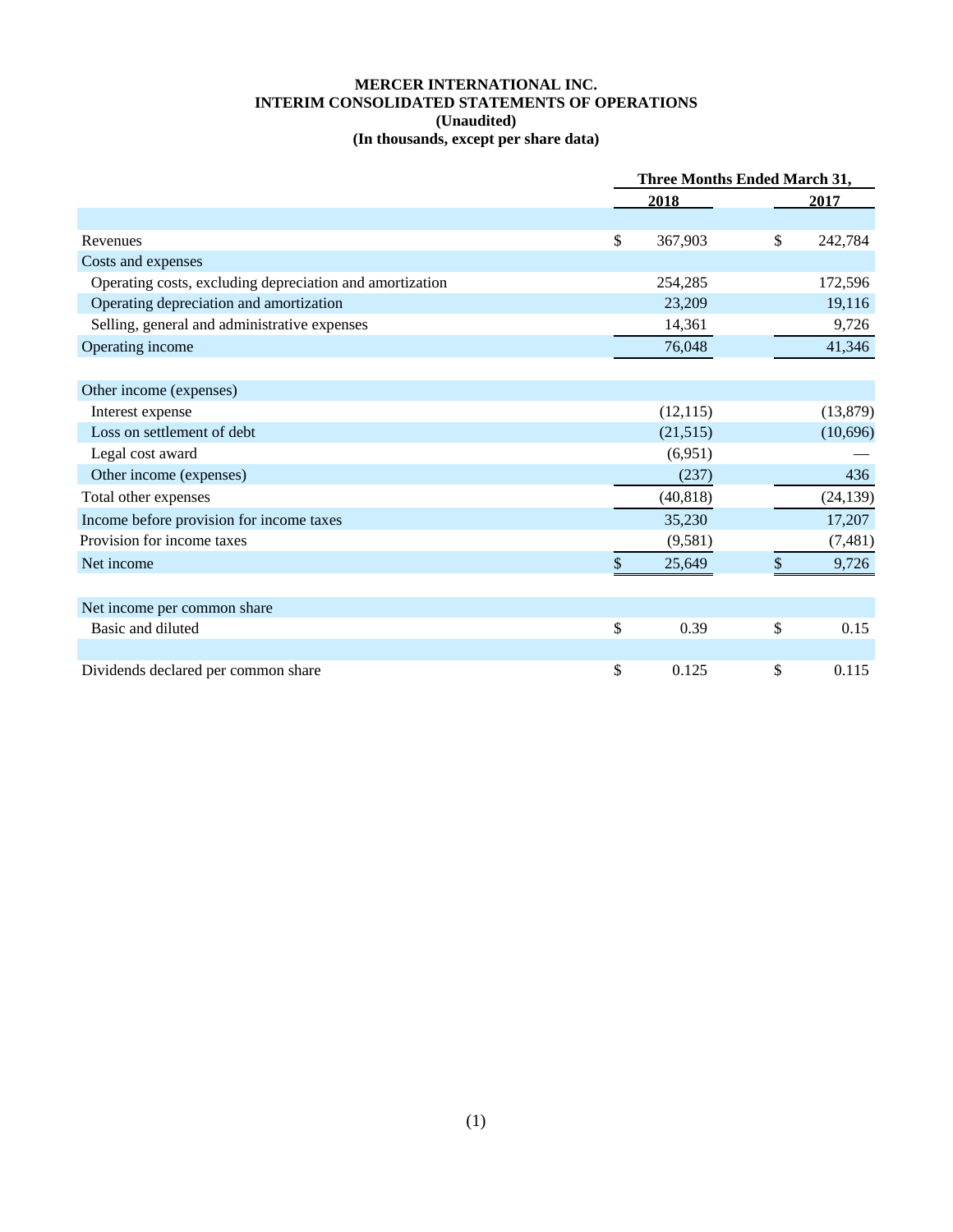# **MERCER INTERNATIONAL INC. INTERIM CONSOLIDATED BALANCE SHEETS (Unaudited) (In thousands, except share and per share data)**

|                                                         |               | March 31,<br>2018 |                           | December 31,<br>2017 |
|---------------------------------------------------------|---------------|-------------------|---------------------------|----------------------|
| <b>ASSETS</b>                                           |               |                   |                           |                      |
| Current assets                                          |               |                   |                           |                      |
| Cash and cash equivalents                               | $\mathcal{S}$ | 213,566           | $\mathcal{S}$             | 143,299              |
| Restricted cash to redeem senior notes                  |               |                   |                           | 317,439              |
| Accounts receivable                                     |               | 212,845           |                           | 206,027              |
| Inventories                                             |               | 185,469           |                           | 176,601              |
| Prepaid expenses and other                              |               | 15,762            |                           | 8,973                |
| Total current assets                                    |               | 627,642           |                           | 852,339              |
| Property, plant and equipment, net                      |               | 851,622           |                           | 844,848              |
| Intangible and other assets                             |               | 26,025            |                           | 26,147               |
| Deferred income tax                                     |               | 1,891             |                           | 1,376                |
| <b>Total assets</b>                                     | $\,$          | 1,507,180         | \$                        | 1,724,710            |
| <b>LIABILITIES AND SHAREHOLDERS' EQUITY</b>             |               |                   |                           |                      |
| <b>Current liabilities</b>                              |               |                   |                           |                      |
| Accounts payable and other                              | $\mathcal{S}$ | 150,532           | $\boldsymbol{\mathsf{S}}$ | 133,557              |
| Pension and other post-retirement benefit obligations   |               | 959               |                           | 985                  |
| Senior notes to be redeemed with restricted cash        |               |                   |                           | 295,924              |
| Total current liabilities                               |               | 151,491           |                           | 430,466              |
|                                                         |               |                   |                           |                      |
| Debt                                                    |               | 684,335           |                           | 662,997              |
| Pension and other post-retirement benefit obligations   |               | 21,324            |                           | 21,156               |
| Capital leases and other                                |               | 27,434            |                           | 27,464               |
| Deferred income tax                                     |               | 38,102            |                           | 31,961               |
| <b>Total liabilities</b>                                |               | 922,686           |                           | 1,174,044            |
|                                                         |               |                   |                           |                      |
| Shareholders' equity                                    |               |                   |                           |                      |
| Common shares \$1 par value; 200,000,000 authorized;    |               |                   |                           |                      |
| 65,171,000 issued and outstanding $(2017 - 65,017,000)$ |               | 65,127            |                           | 64,974               |
| Additional paid-in capital                              |               | 338,735           |                           | 338,695              |
| Retained earnings                                       |               | 223,501           |                           | 205,998              |
| Accumulated other comprehensive loss                    |               | (42, 869)         |                           | (59,001)             |
| Total shareholders' equity                              |               | 584,494           |                           | 550,666              |
| Total liabilities and shareholders' equity              | \$            | 1,507,180         | \$                        | 1,724,710            |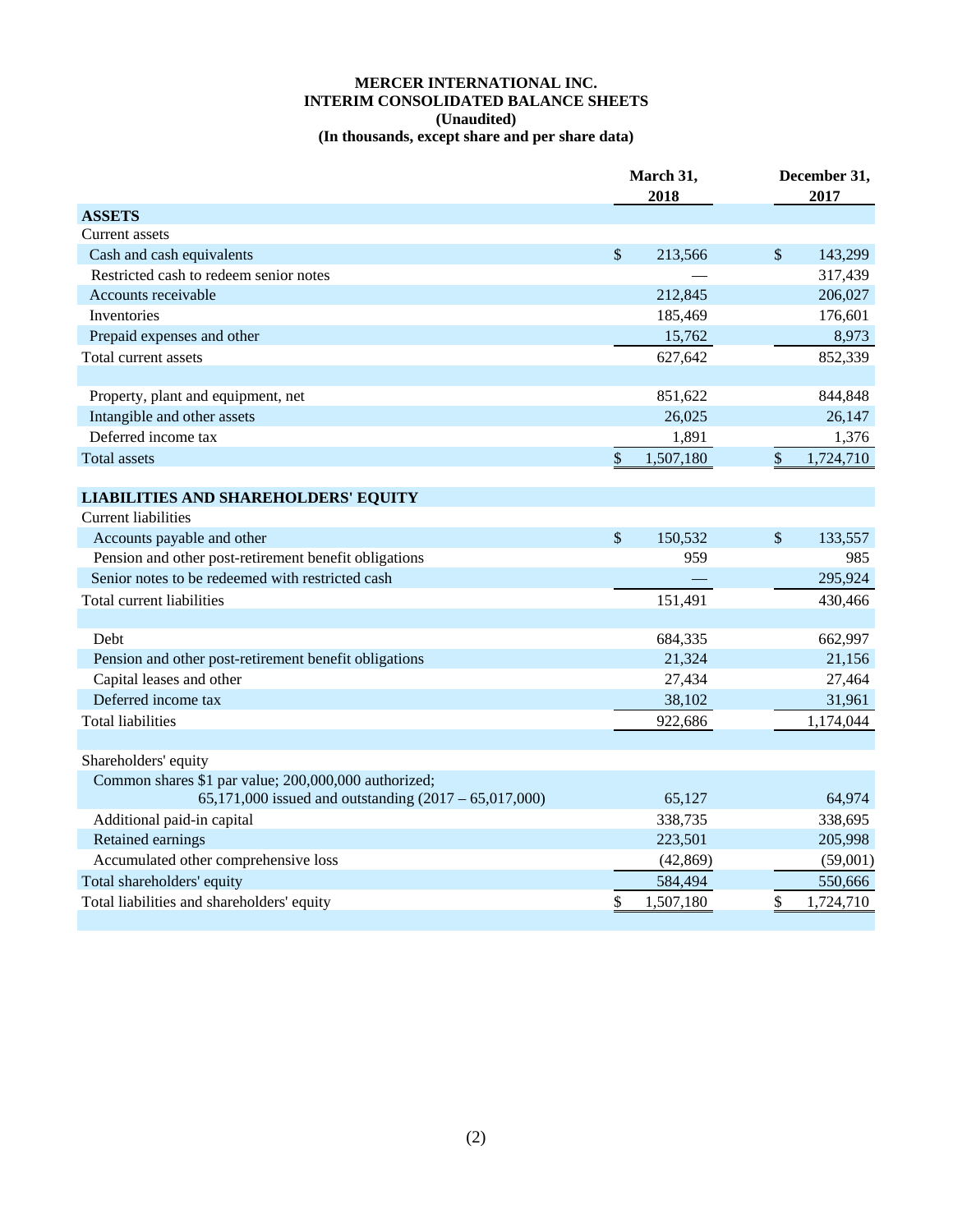## **MERCER INTERNATIONAL INC. INTERIM CONSOLIDATED STATEMENTS OF CASH FLOWS (Unaudited) (In thousands)**

|                                                                                                                                          | <b>Three Months Ended March 31,</b> |                       |        |                   |
|------------------------------------------------------------------------------------------------------------------------------------------|-------------------------------------|-----------------------|--------|-------------------|
|                                                                                                                                          |                                     | 2018                  |        | 2017              |
| Cash flows from (used in) operating activities                                                                                           |                                     |                       |        |                   |
| Net income                                                                                                                               | $\boldsymbol{\mathsf{S}}$           | 25,649                | \$     | 9,726             |
| Adjustments to reconcile net income to cash flows from operating activities                                                              |                                     |                       |        |                   |
| Depreciation and amortization                                                                                                            |                                     | 23,319                |        | 19,221            |
| Deferred income tax provision                                                                                                            |                                     | 4,812                 |        | 4,209             |
| Loss on settlement of debt                                                                                                               |                                     | 21,515                |        | 10,696            |
| Defined benefit pension plan and other post-retirement benefit plan expense                                                              |                                     | 439                   |        | 526               |
| Stock compensation expense                                                                                                               |                                     | 193                   |        | (161)             |
| Other                                                                                                                                    |                                     | 820                   |        | 678               |
| Defined benefit pension plan and other post-retirement benefit plan contributions                                                        |                                     | (45)                  |        | (532)             |
| Changes in working capital                                                                                                               |                                     |                       |        |                   |
| Accounts receivable                                                                                                                      |                                     | (5,132)               |        | (6, 288)          |
| <b>Inventories</b>                                                                                                                       |                                     | (6,822)               |        | 9,425             |
| Accounts payable and accrued expenses                                                                                                    |                                     | 18,027                |        | 6,881             |
| Other                                                                                                                                    |                                     | (6,398)               |        | (996)             |
| Net cash from (used in) operating activities                                                                                             |                                     | 76,377                |        | 53,385            |
|                                                                                                                                          |                                     |                       |        |                   |
| Cash flows from (used in) investing activities                                                                                           |                                     |                       |        |                   |
| Purchase of property, plant and equipment                                                                                                |                                     | (16, 184)             |        | (8,164)           |
| Purchase of intangible assets                                                                                                            |                                     | (167)                 |        | (240)             |
| Net cash from (used in) investing activities                                                                                             |                                     | (16, 351)             |        | (8, 404)          |
| Cash flows from (used in) financing activities                                                                                           |                                     |                       |        |                   |
| Redemption of senior notes                                                                                                               |                                     | (317, 439)            |        | (234, 945)        |
| Proceeds from issuance of notes                                                                                                          |                                     |                       |        | 250,000           |
| Proceeds from revolving credit facilities, net                                                                                           |                                     | 20,071                |        |                   |
| Dividend payments                                                                                                                        |                                     | (8,127)               |        | (7, 440)          |
| Payment of debt issuance costs                                                                                                           |                                     | (1, 390)              |        | (5, 124)          |
| Other                                                                                                                                    |                                     | (848)                 |        | (921)             |
| Net cash from (used in) financing activities                                                                                             |                                     | (307, 733)            |        | 1,570             |
|                                                                                                                                          |                                     |                       |        |                   |
| Effect of exchange rate changes on cash, cash equivalents and restricted cash                                                            |                                     | 535                   |        | 518               |
| Net increase (decrease) in cash, cash equivalents and restricted cash<br>Cash, cash equivalents and restricted cash, beginning of period |                                     | (247, 172)<br>460,738 |        | 47,069<br>140,896 |
| Cash, cash equivalents and restricted cash, end of period                                                                                | $\boldsymbol{\mathsf{S}}$           | 213,566               | $\$\,$ | 187,965           |
|                                                                                                                                          |                                     |                       |        |                   |
| Supplemental cash flow disclosure                                                                                                        |                                     |                       |        |                   |
| Cash paid for interest                                                                                                                   | \$                                  | 3,147                 | \$     | 4,456             |
| Cash paid for income taxes                                                                                                               | \$                                  | 1,478                 | \$     | 2,527             |